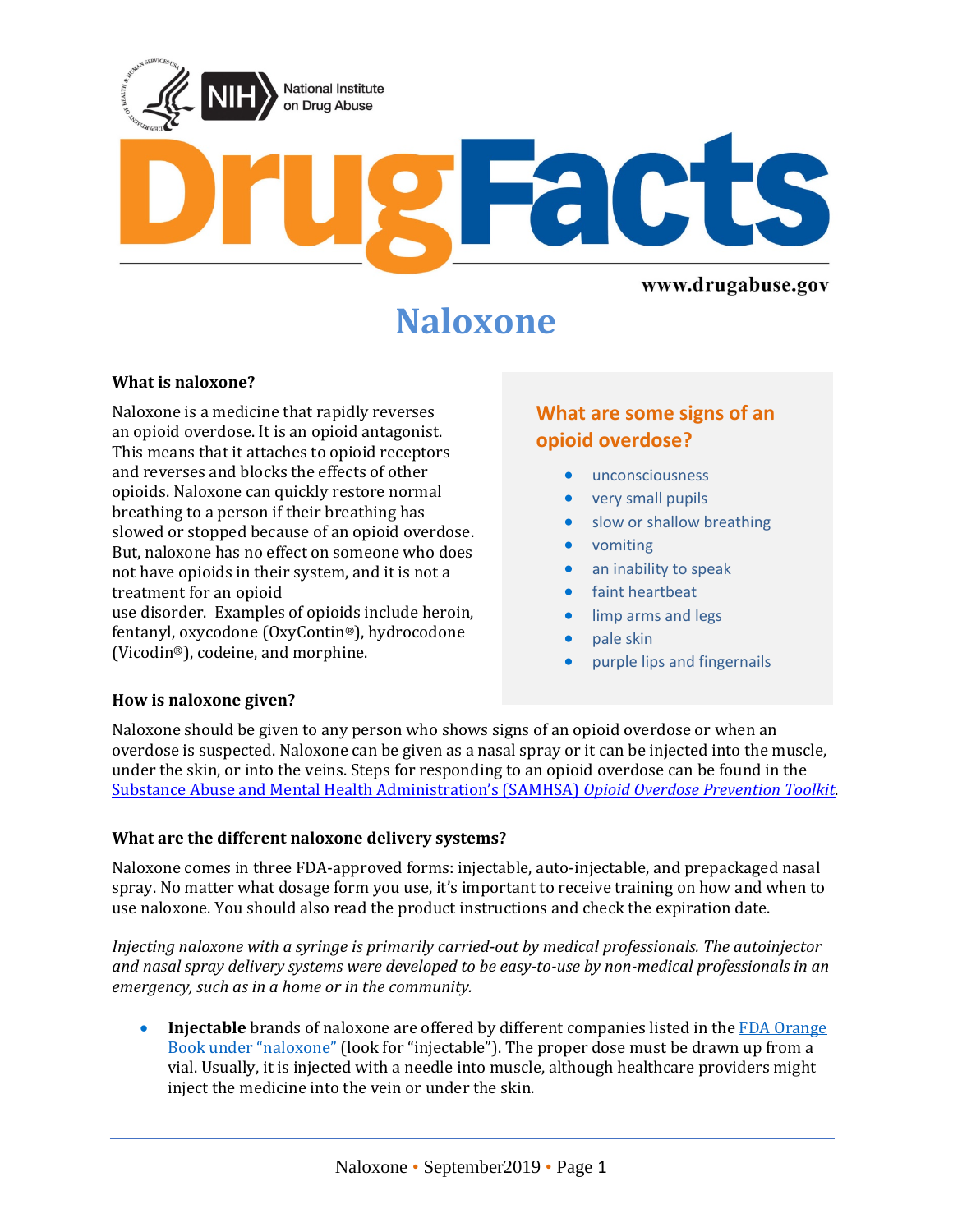- o *Note: Some people use an unapproved emergency kit that combines injectable naloxone with an attachment designed to deliver naloxone through the nose. However, this improvised intranasal device is not easy to assemble, especially when under pressure in an emergency, and requires training beforehand. Additionally, this unapproved device might not deliver naloxone at levels equivalent to FDA-approved products*.
- **Auto-injectable (Evzio<sup>®</sup>)** is a prefilled auto-injection device that makes it easy for nonmedical personnel like family members to inject naloxone into the thigh muscle. Once it's turned on, a recording in the device starts to give instructions to the user on how to work the device, similar to automated defibrillators.
- **Prepackaged Nasal Spray [\(Narcan®,](http://www.fda.gov/Drugs/DrugSafety/PostmarketDrugSafetyInformationforPatientsandProviders/ucm472958.htm) generic),** developed through NIDA-funded research, is an FDA-approved prefilled, needle-free device that requires no assembly and is sprayed into one nostril while the person lays on their back. This device can also be easier for family members to use.

# **Is Narcan® the same as naloxone?**

When naloxone was first approved to reverse opioid overdoses, its brand name was "Narcan." There are now many more other formulations and brand names for naloxone, but many people continue to call all of these products "Narcan." However, the proper generic name is "naloxone."

## **Is there a preferable delivery system?**

All systems used by first responders deliver the stated dose of naloxone and can be highly effective in reversing an opioid overdose. Study findings released in March 2019 suggests that the FDA approved naloxone devices deliver higher blood levels of naloxone than the improvised nasal devices.

#### **Can I give naloxone to someone who has overdosed?**

Yes. Families with loved ones who struggle with opioid addiction should have naloxone nearby; ask their family member to carry it; and let friends know where it is. People should still call 911 immediately in the event of an overdose.

Naloxone is being used more by police officers, emergency medical technicians, and non-emergency first responders than before. In most states, people who are at risk or who know someone at risk for an opioid overdose can be trained on how to give naloxone. Families can ask their pharmacists or health care provider how to use the devices.

## **What precautions are needed when giving naloxone?**

Naloxone works to reverse opioid overdose in the body for only 30 to 90 minutes. But many opioids remain in the body longer than that. Because of this, it is possible for a person to still experience the effects of an overdose after a dose of naloxone wears off. Also, some opioids are stronger and might require multiple doses of naloxone. Therefore, one of the most important steps to take is to call 911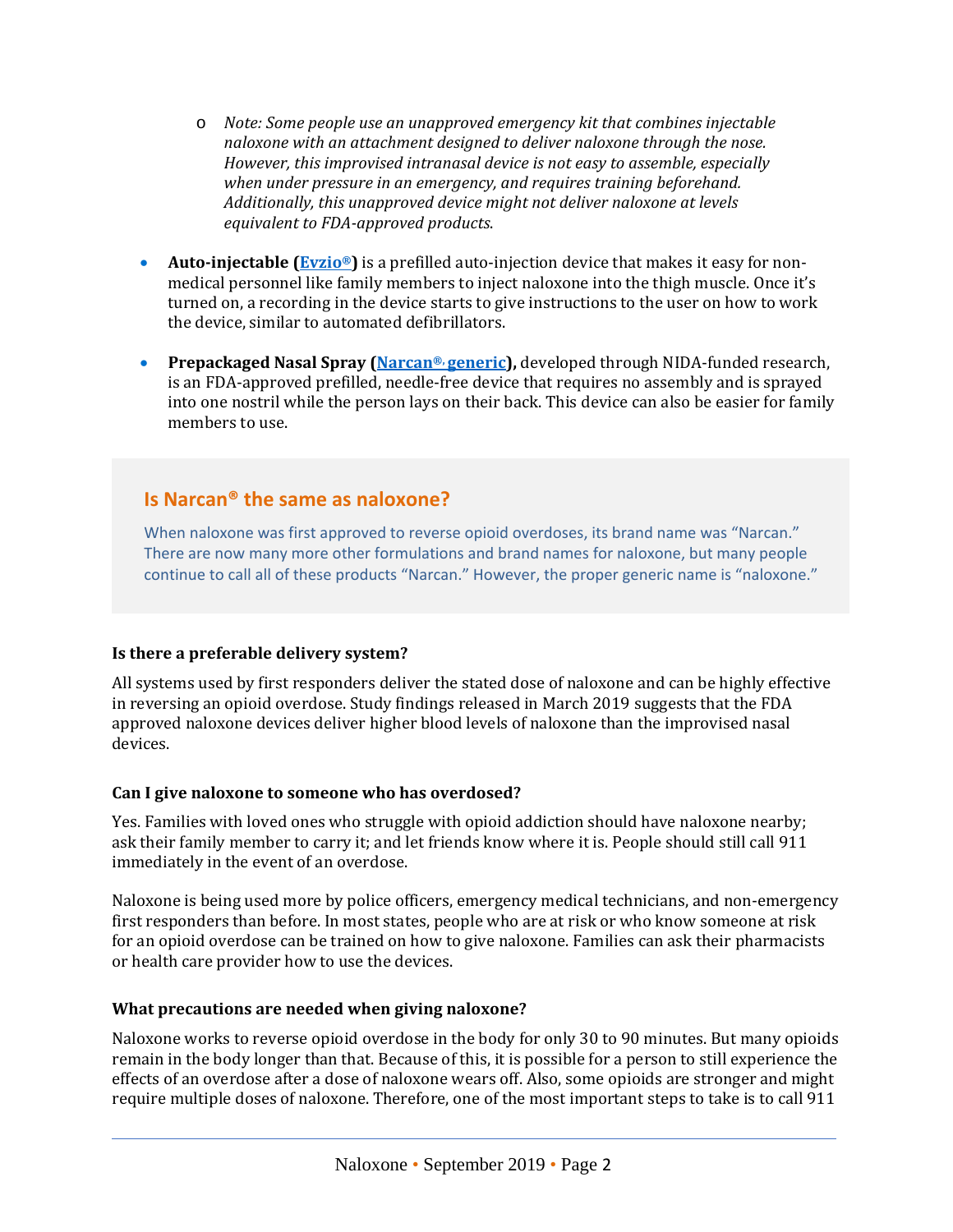so the individual can receive immediate medical attention. NIDA is supporting research for stronger formulations for use with potent opioids.

People who are given naloxone should be observed constantly until emergency care arrives. They should be monitored for another 2 hours after the last dose of naloxone is given to make sure breathing does not slow or stop.

People with physical dependence on opioids may have withdrawal symptoms within minutes after they are given naloxone. Withdrawal symptoms might include headaches, changes in blood pressure, rapid heart rate, sweating, nausea, vomiting, and tremors. While this is uncomfortable, it is usually not life threatening. The risk of death for someone overdosing on opioids is worse than the risk of having a bad reaction to naloxone. Clinicians in emergency room settings are being trained to offer patients immediate relief and referral to treatment for opioid use disorder with effective medications after an opioid overdose is reversed. NIDA offers tools for emergency clinician[s here.](https://www.drugabuse.gov/nidamed-medical-health-professionals/screening-tools-prevention)

Side effects from naloxone are rare, but people might have allergic reactions to the medicine. Overall, naloxone is a safe medicine. But it only reverses an overdose in people with opioids in their systems and will not reverse overdoses from other drugs like cocaine or methamphetamine.

#### **How much does naloxone cost?**

The cost varies depending on where you get the naloxone, how you get it, and what type you get. Patients with insurance should check with their insurance company to see if this medicine is covered. Patients without insurance can check the retail costs at their local pharmacies. Some drug companies have cost assistance programs for patients unable to pay for it.

#### **Where can I get naloxone?**

Many pharmacies carry naloxone. In some states, you can get naloxone from a pharmacist even if your doctor did not write you a prescription for it. It is also possible to get naloxone from community-based distribution programs, local public health groups, or local health departments, free of charge.

Visit the [Naloxone finder website](http://www.getnaloxonenow.org/find.html) to see resources in your area. Check with your local pharmacy.

#### Co-Prescribing Naloxone with Prescription Opioids

Some research suggests that when clinicians prescribe naloxone along with prescription opioids, the risk of opioid overdose decreases even if the naloxone prescription does not get filled. The naloxone prescription appears to serve as an important educational strategy. As a result, the CDC began recommending co-prescriptions in some cases, outlined in [the CDC's](https://www.cdc.gov/mmwr/volumes/65/rr/rr6501e1.htm)  [2016 Guidelines](https://www.cdc.gov/mmwr/volumes/65/rr/rr6501e1.htm) and detailed by [guidance issued by HHS in 2018.](https://www.hhs.gov/opioids/sites/default/files/2018-12/naloxone-coprescribing-guidance.pdf) In August 2019, a study showed that overall national rates for naloxone co-prescription along with any opioid increased among Medicare Part D patients.